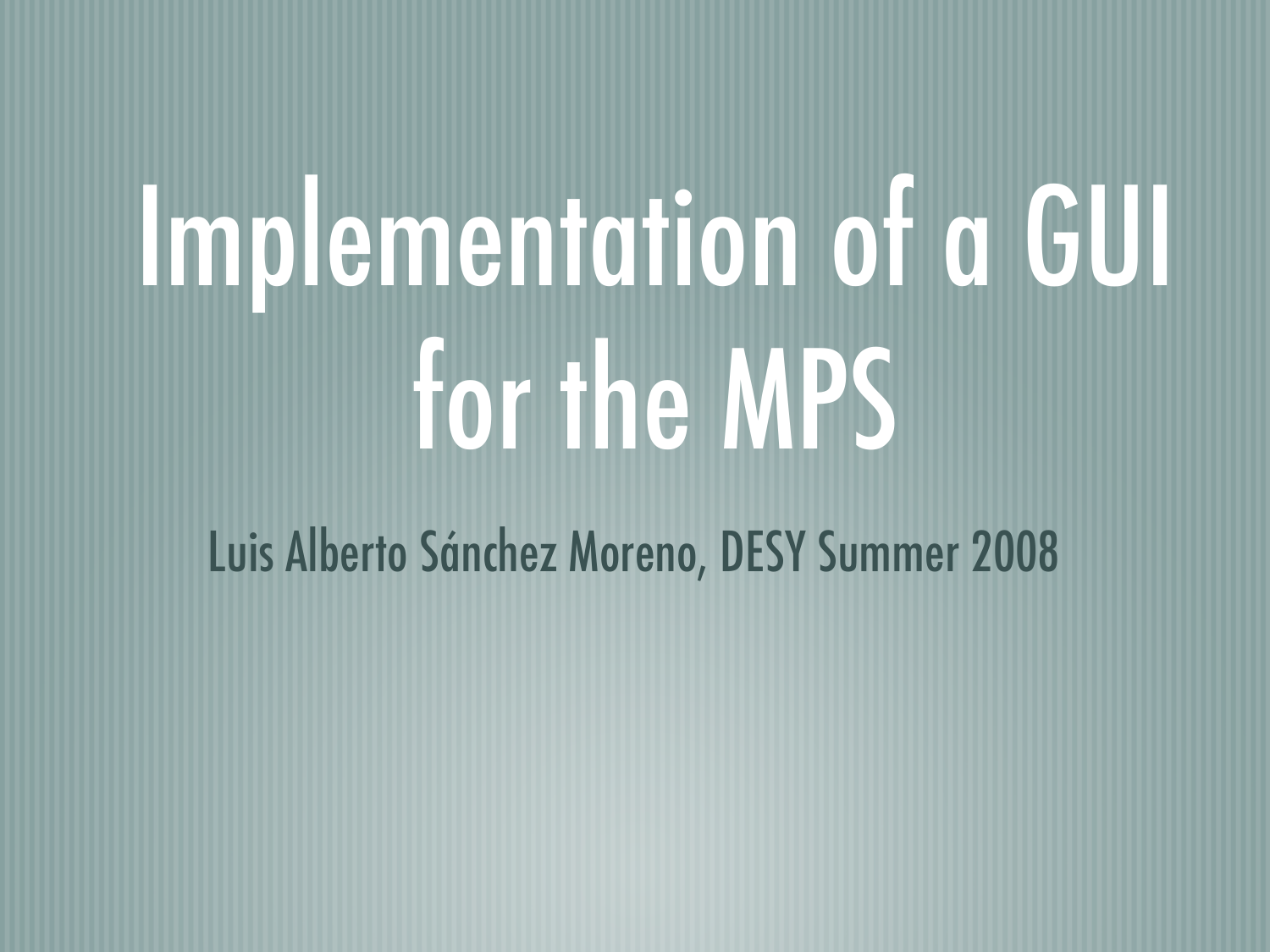#### CMS tracker

- $\parallel$  The tracker is the device responsible for reconstructing the trajectories merging from the pp collisions.
	- CMS tracker is the largest silicon detector ever built.
- A major requirement has been to achieve at least a 10% accuracy in the determination of the transversal momentum.

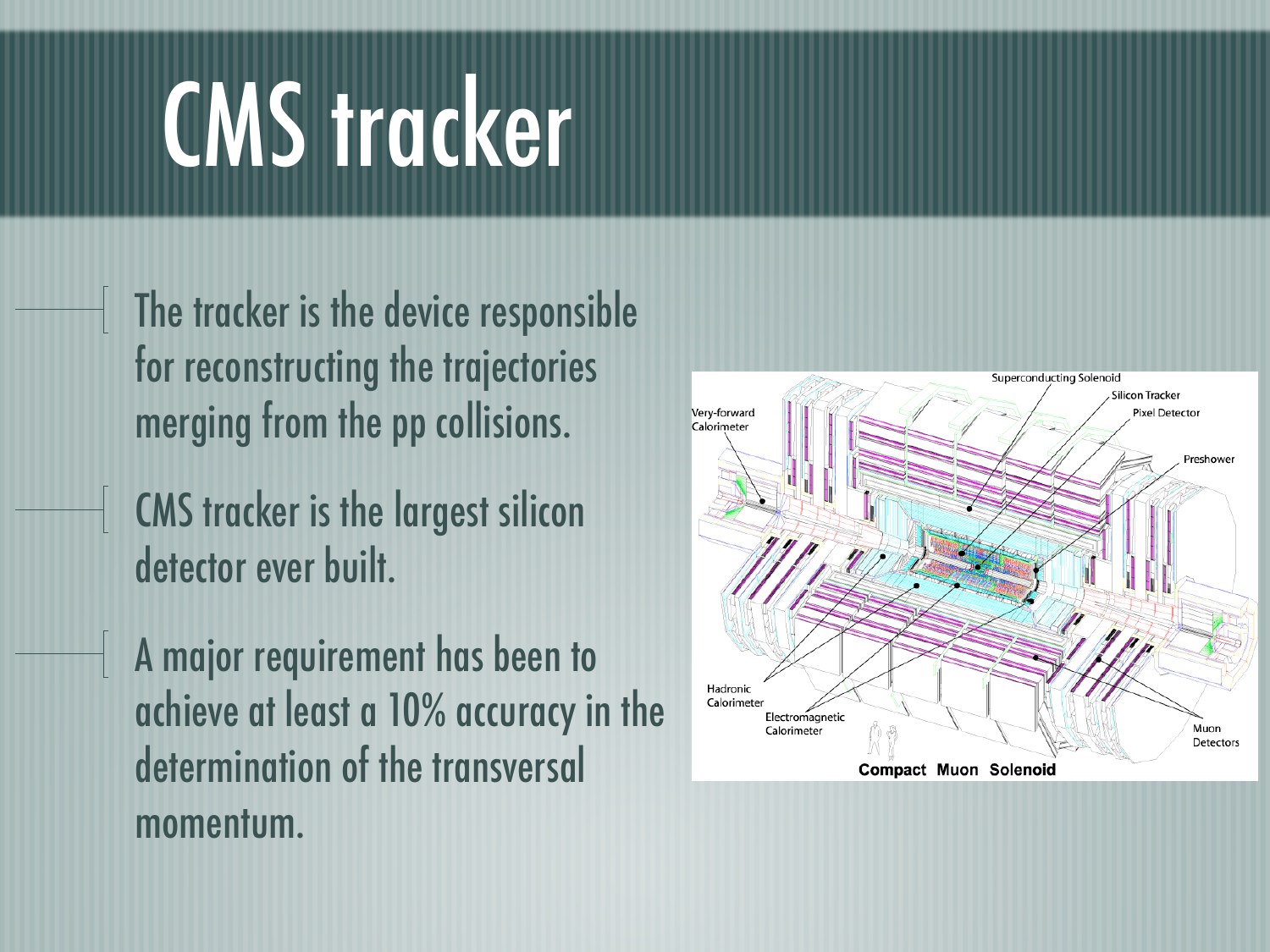#### Tracker layout

- The tracker system consists of a series of concentric cylindrical detectors located inside a solenoid magnet that create an axial magnetic field.
- The detectors form a cylinder by assembling a set of rectangular sub-assemblies with the right orientation.
	- The layout comprise 25,000 silicon sensors having a composite surface of 210 m<sup>2</sup>. The diameter is 2.4 m and the length is 5.4 m.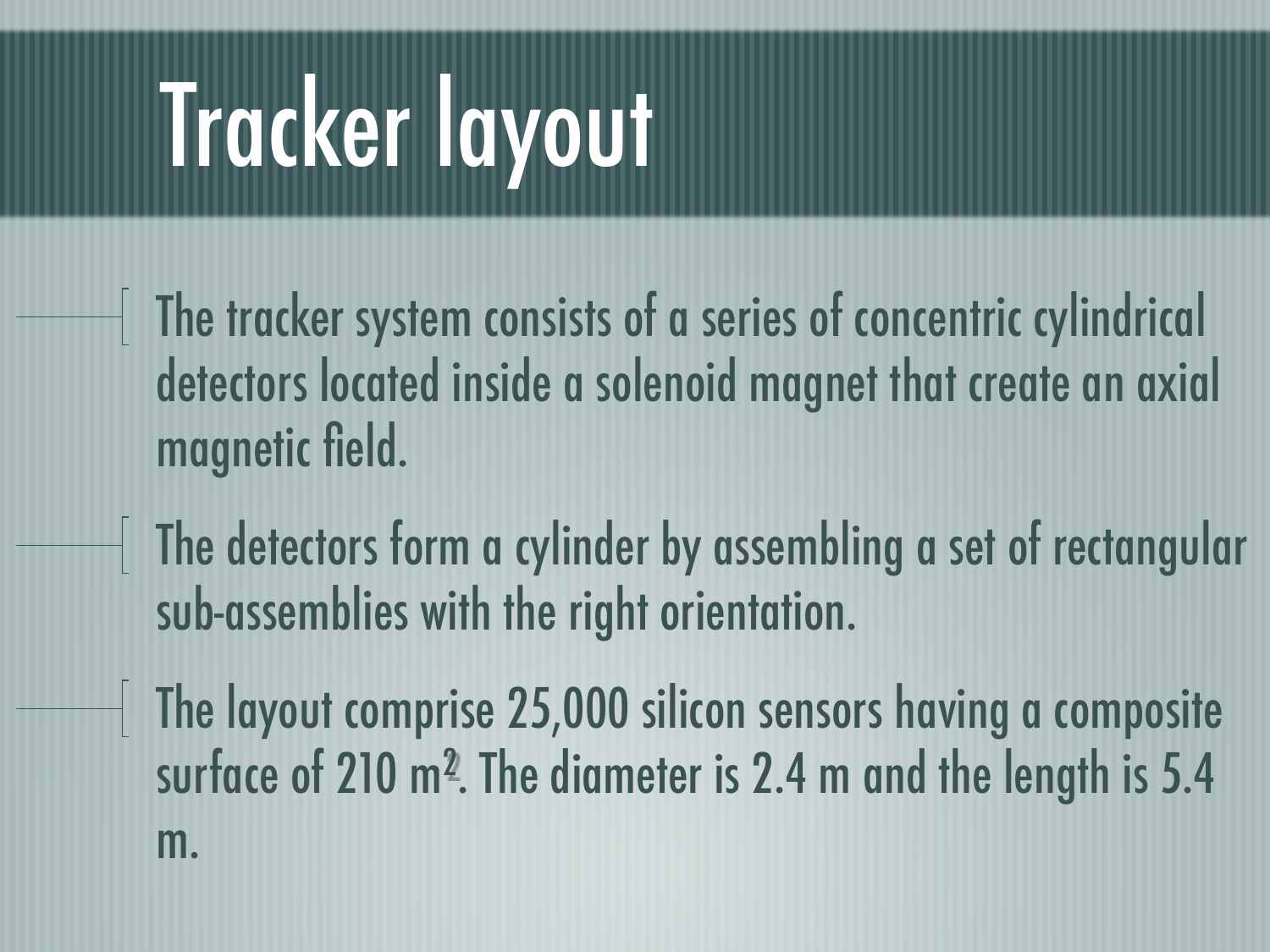Layout for the silicon strip detector which is composed by several subdetectors, namely the tracker inner barrel, tracker outer barrel, tracker inner disks and tracker endcaps.





The pixel detector is composed by two barrel layers, it is located surrounding the immediate vicinity of the interaction region.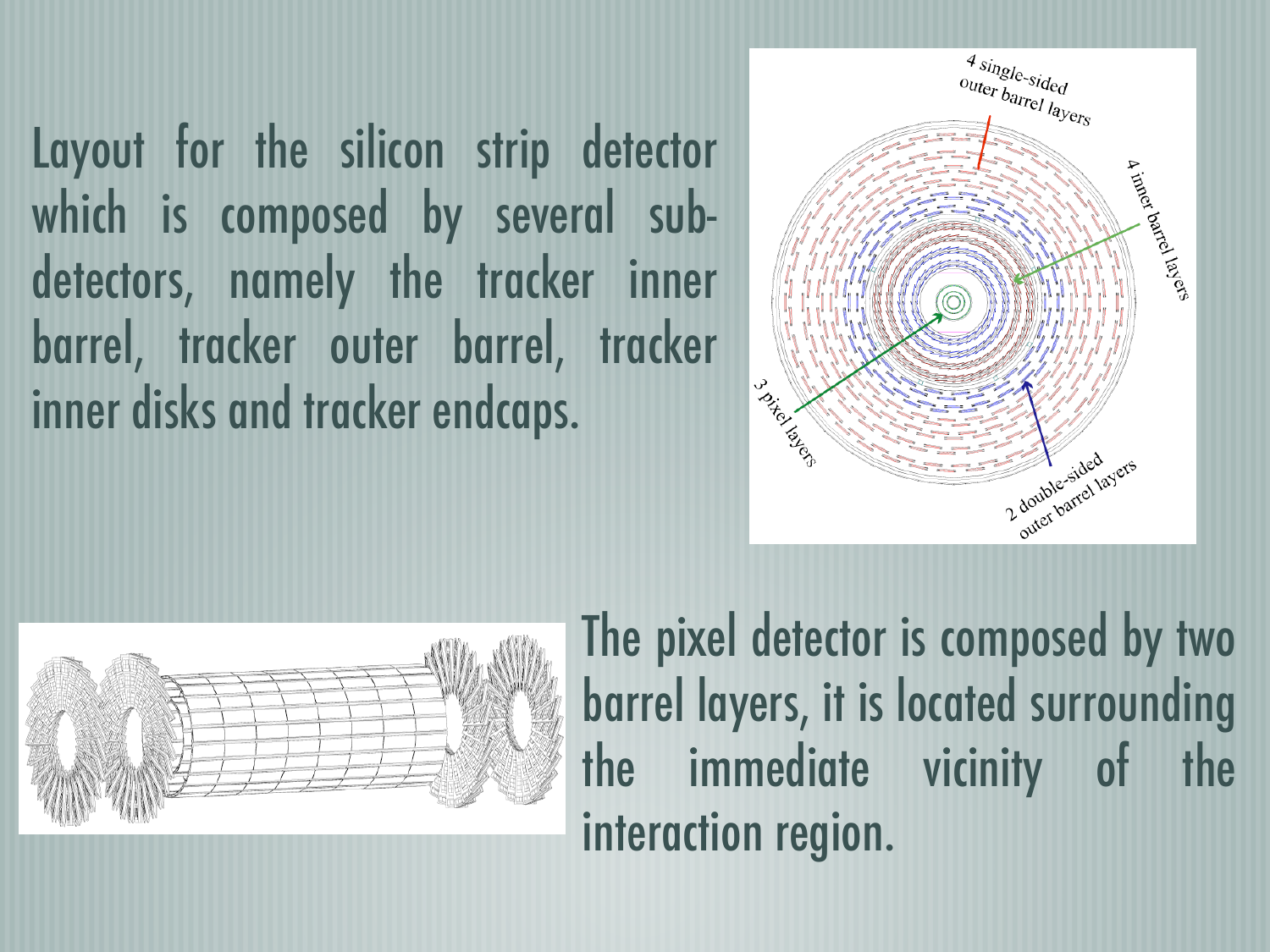### Why a silicon detector?

- Gas detectors are intrinsically limited in position reconstruction due to diffusion.
- Heavy flavor hadrons will be produced in QCD processes in LHC.  $\mathbf{H}$ High resolution required.
- This can be achieved by a silicon detector.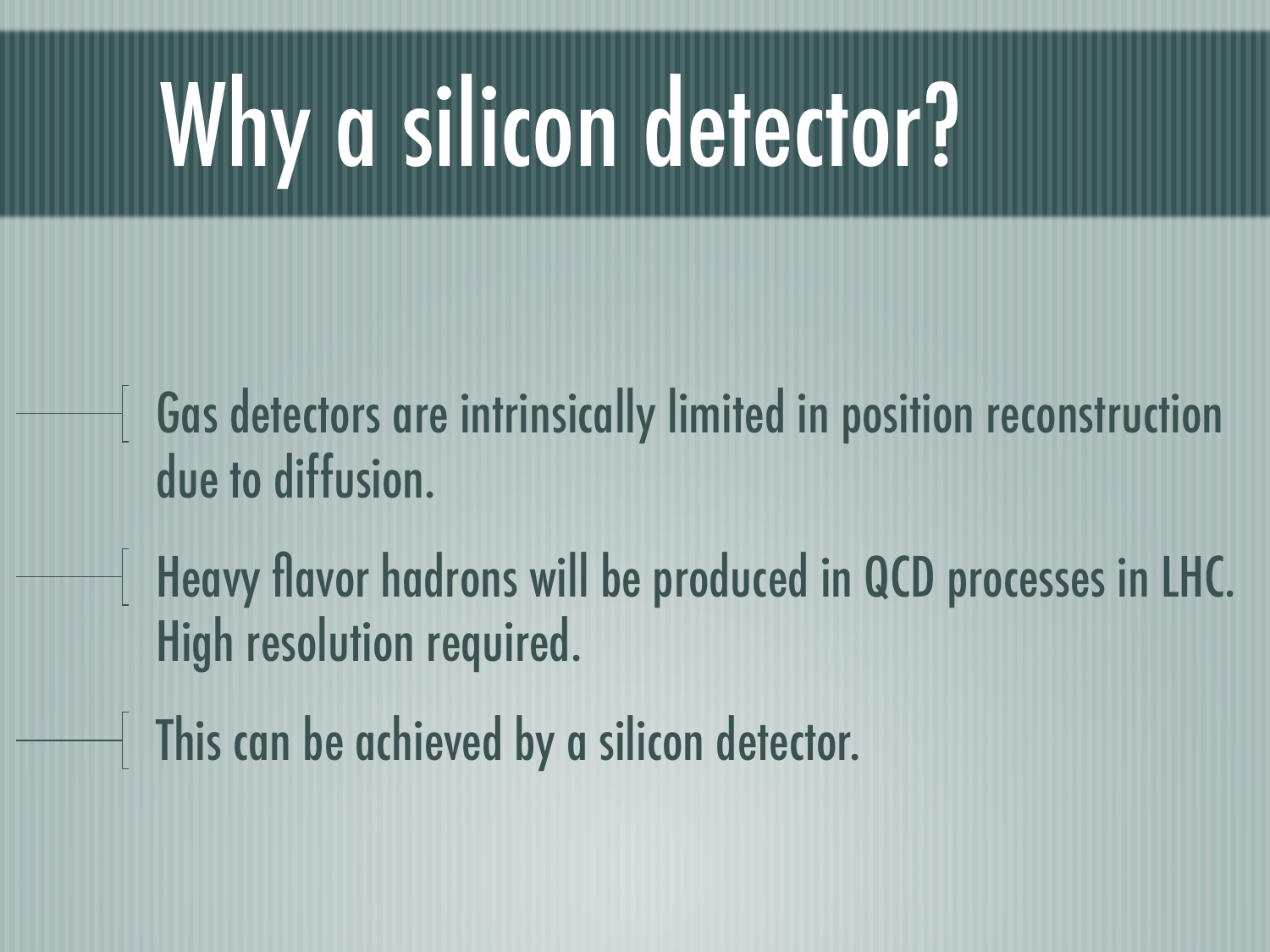### Tracker must be aligned!

- $\parallel$  We need to know with high precision the position of every single element of the tracker.
- $\dashv$  This is impossible to achieve at this level of precision by mechanical (or optical) means.
- Track based alignment has been used successfully in the past.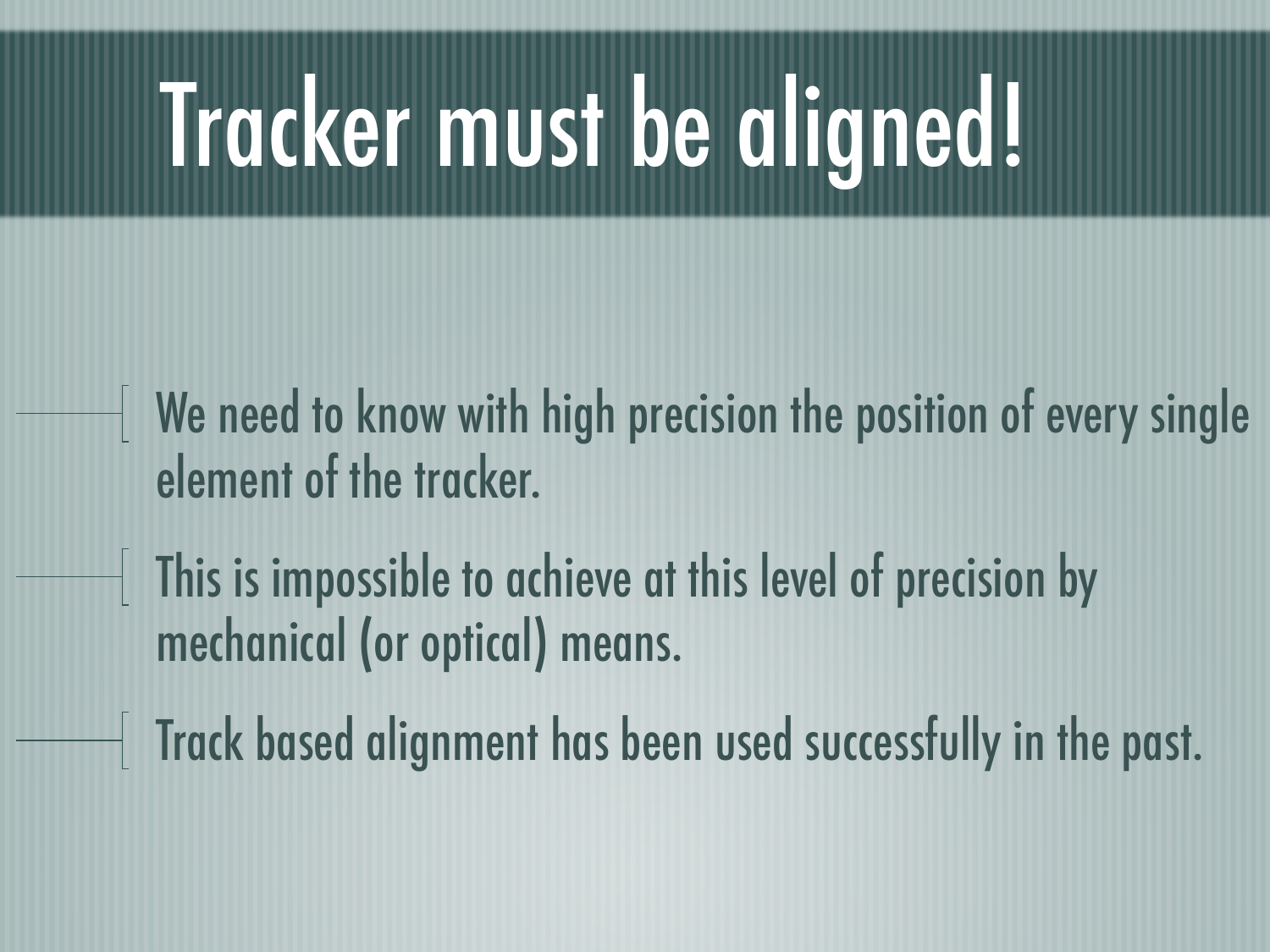### Track based alignment

- Track based alignment is based on the chi squared minimization principle of residuals.
- For CMS this is a complicated issue as it implies around O(100, 000) parameters.
	- In the CMS tracker one usual track consists of 20 measurements, a helix track can be determined from only five parameters .

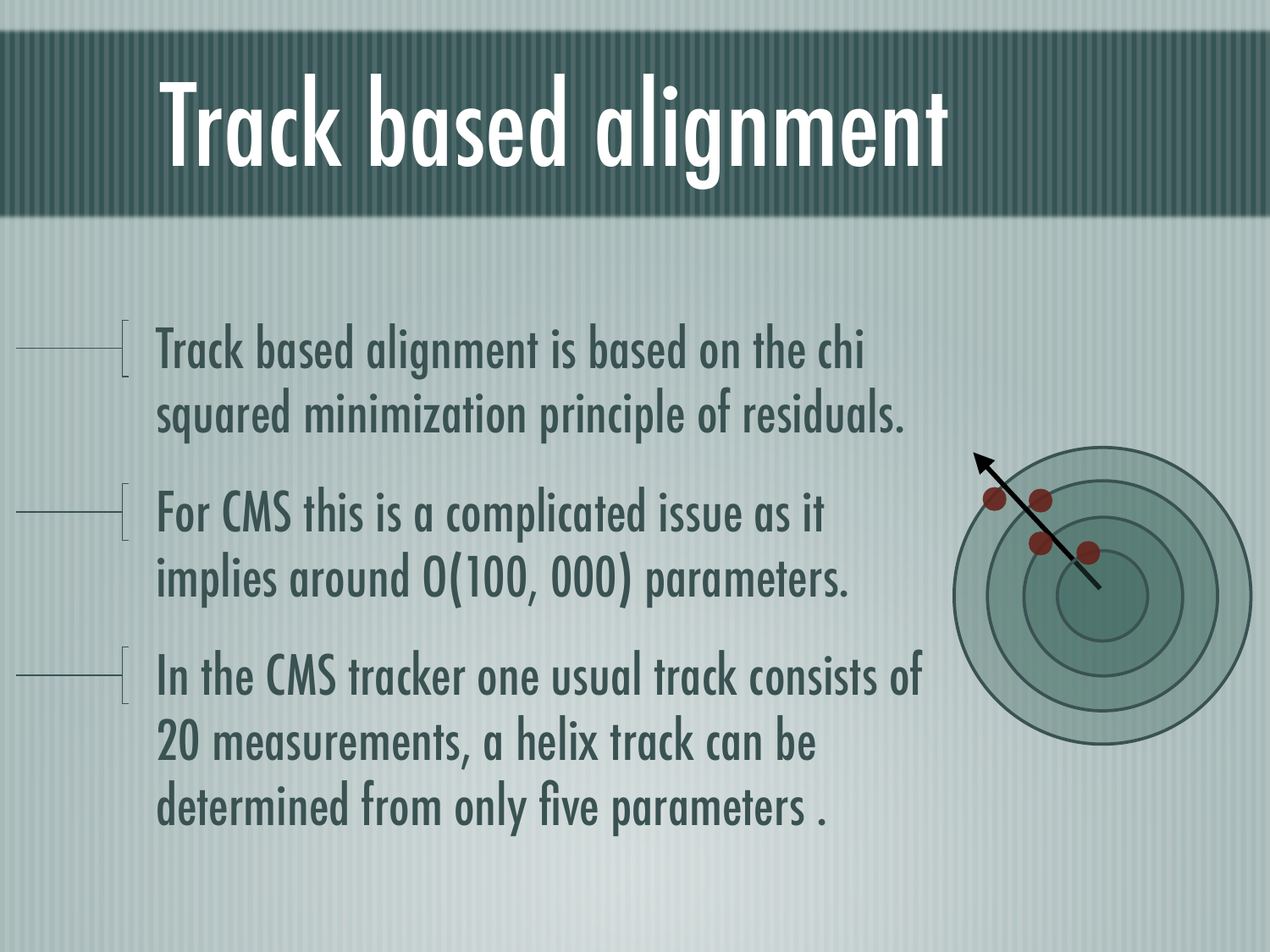### Algorithms

 $\dashv$  The first one is the Hits and Impact method which minimizes a chi squared function constructed from the track hit-residuals on the sensor, it is an iterative and computationally light method.

The Kalman filter algorithm is another iterative method that avoids large matrix inversion and can use prior information, in this method the speed of convergence depends on the layer.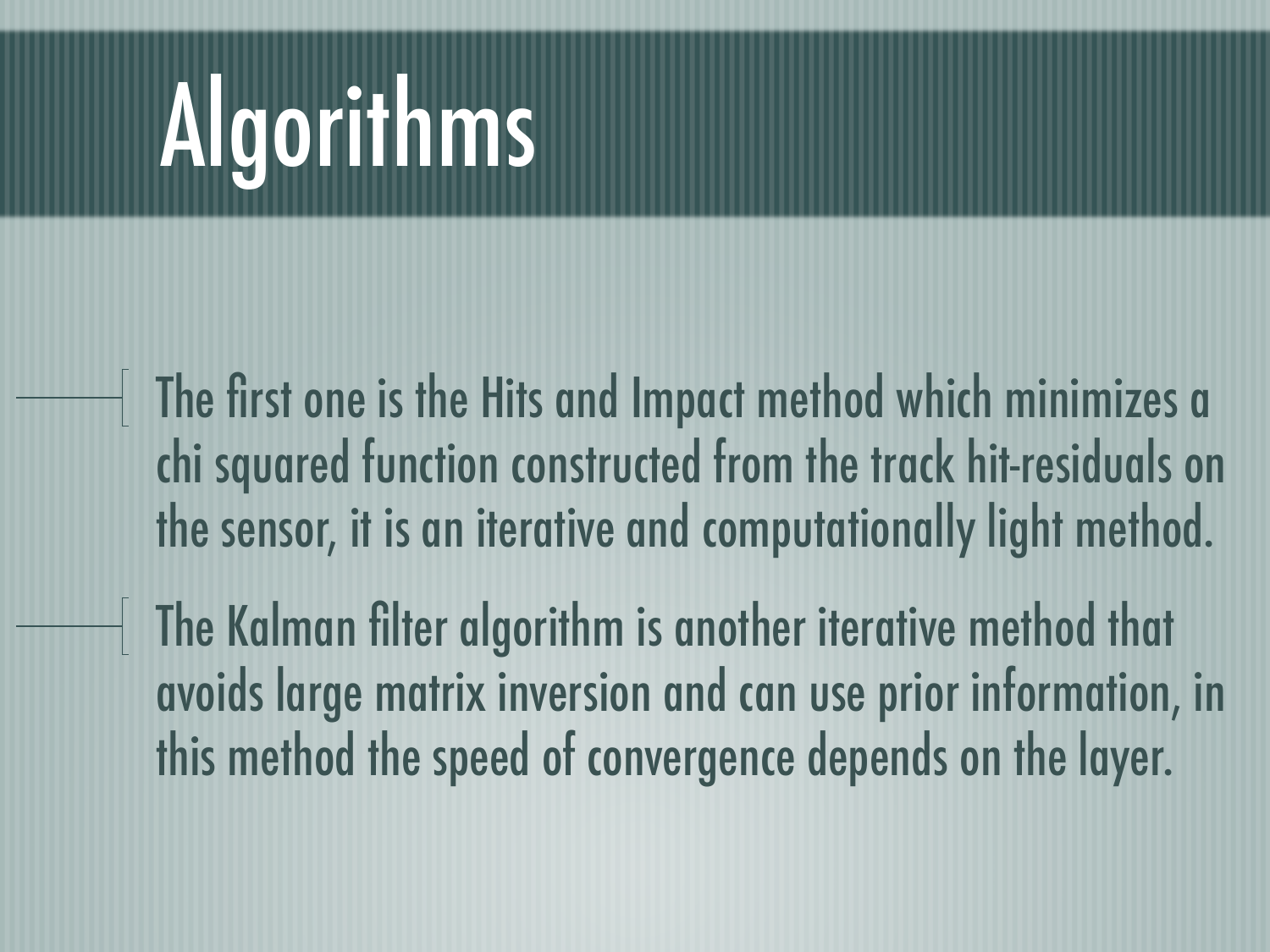## The Millepede algorithm

- Millepede is a linear least-squares algorithm. ╢
	- Designed for certain problems where parameters can be separated into global and local.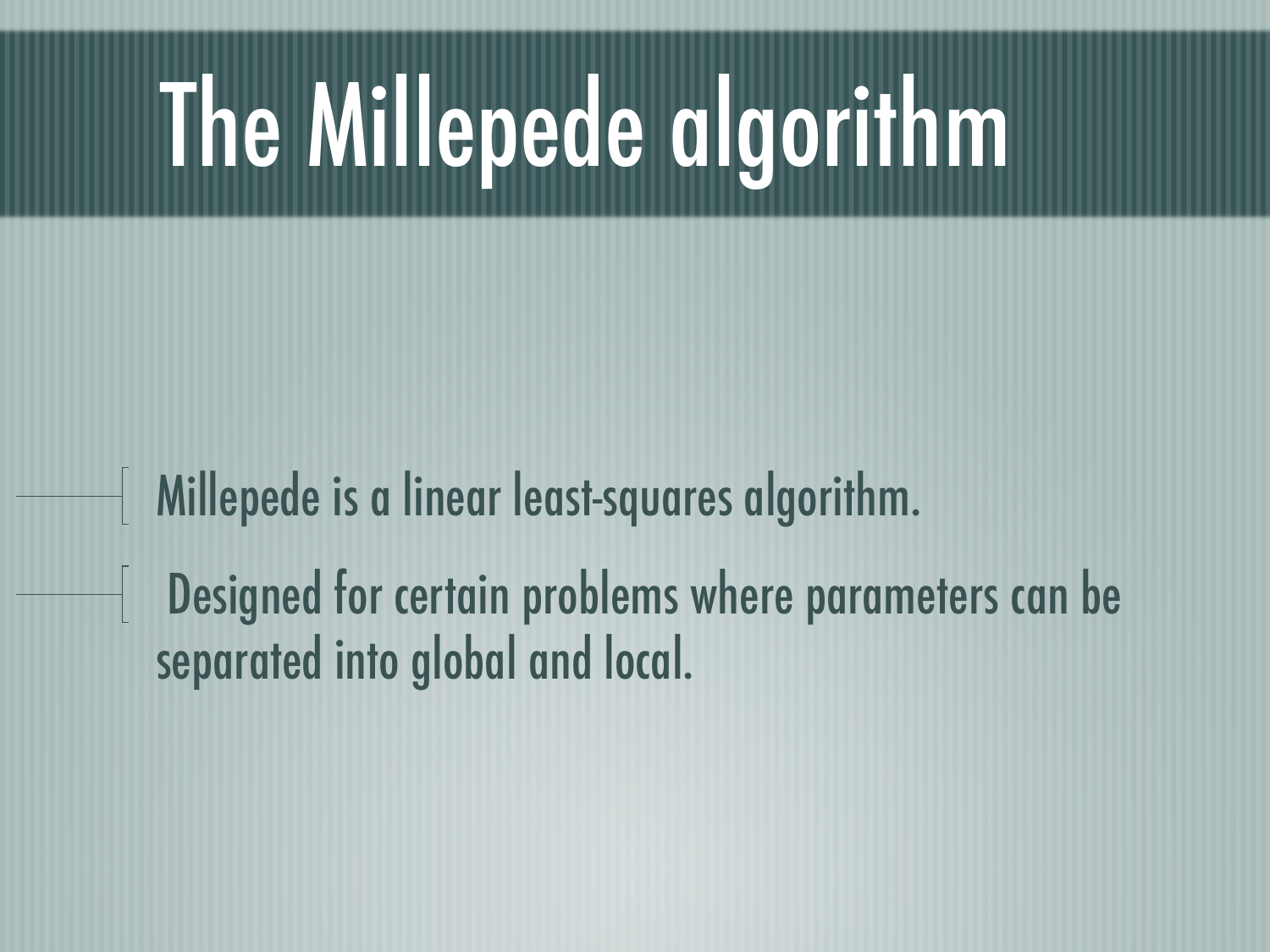#### Data sample sources

 $\mathsf{H}$  High pt muons from W, Z decays. Cosmic muons. Beam halo muons. Muons from J/Psi and b hadron decays. Isolated tracks from QCD events.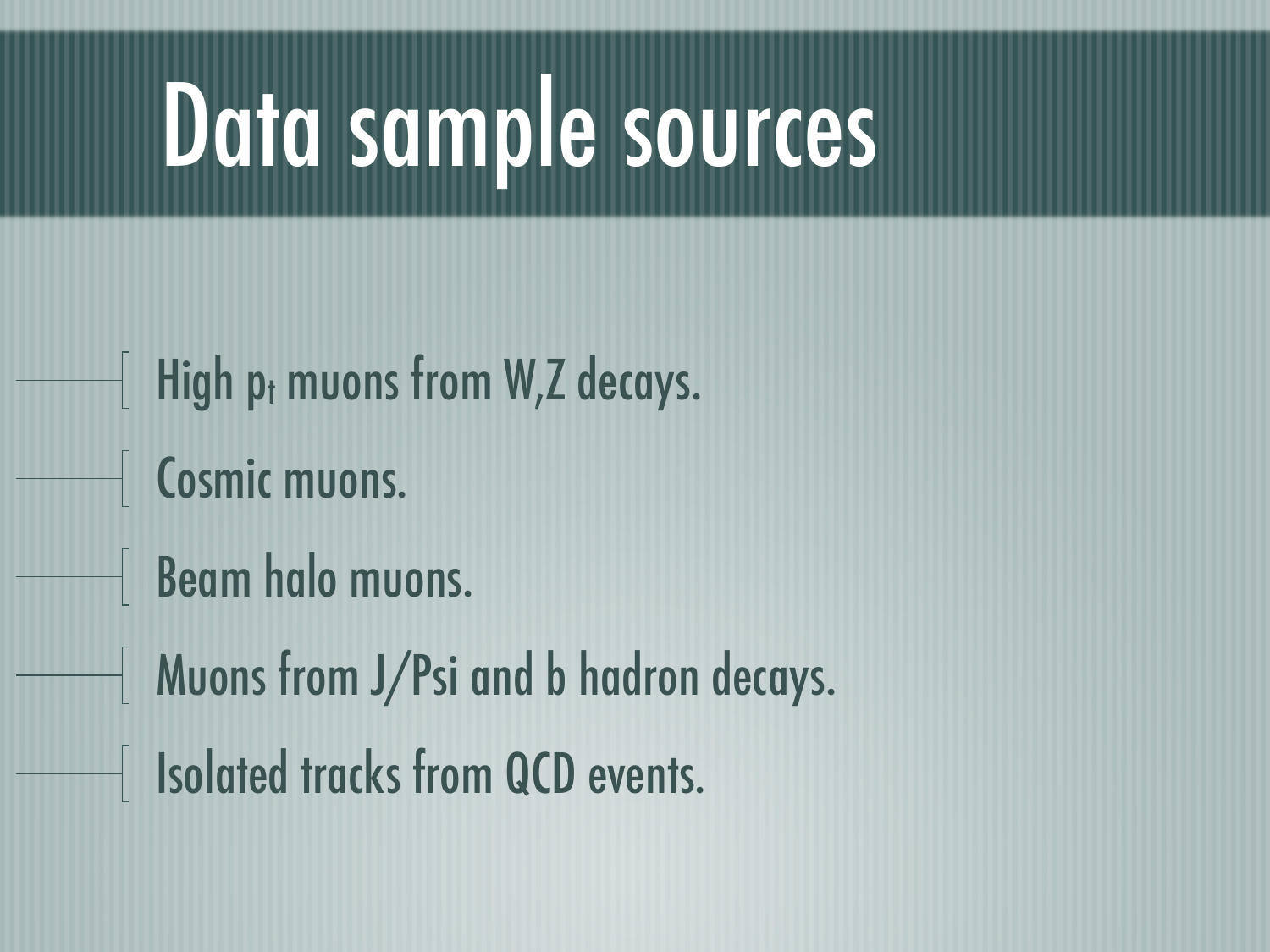### Millipede Production System

- The Millepede production system (MPS) is a set of Perl scripts.
- It can be used to run a large number of Mille jobs, to fetch the output.
	- Output can be feed it into the pede program.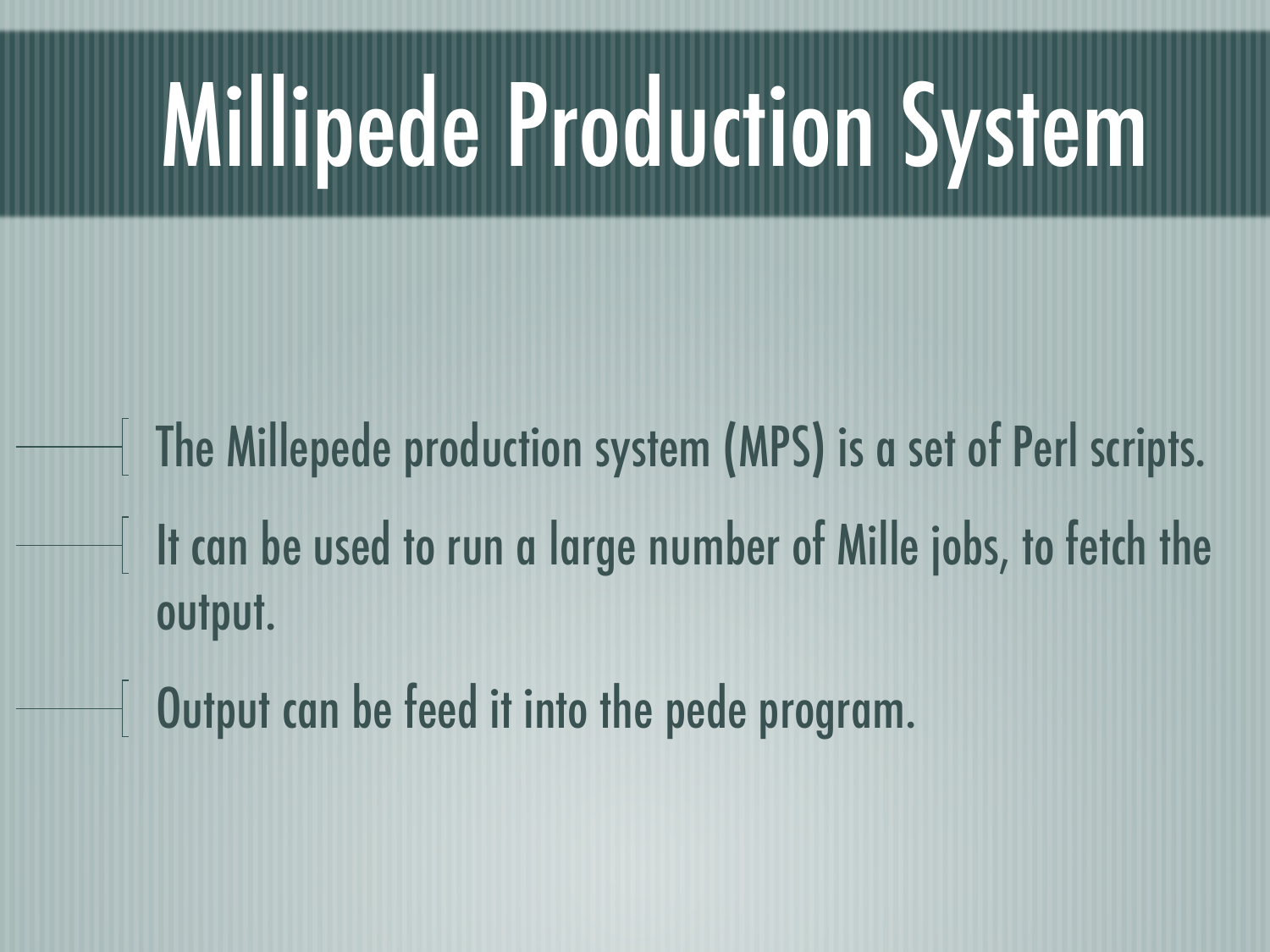#### MPS Workflow

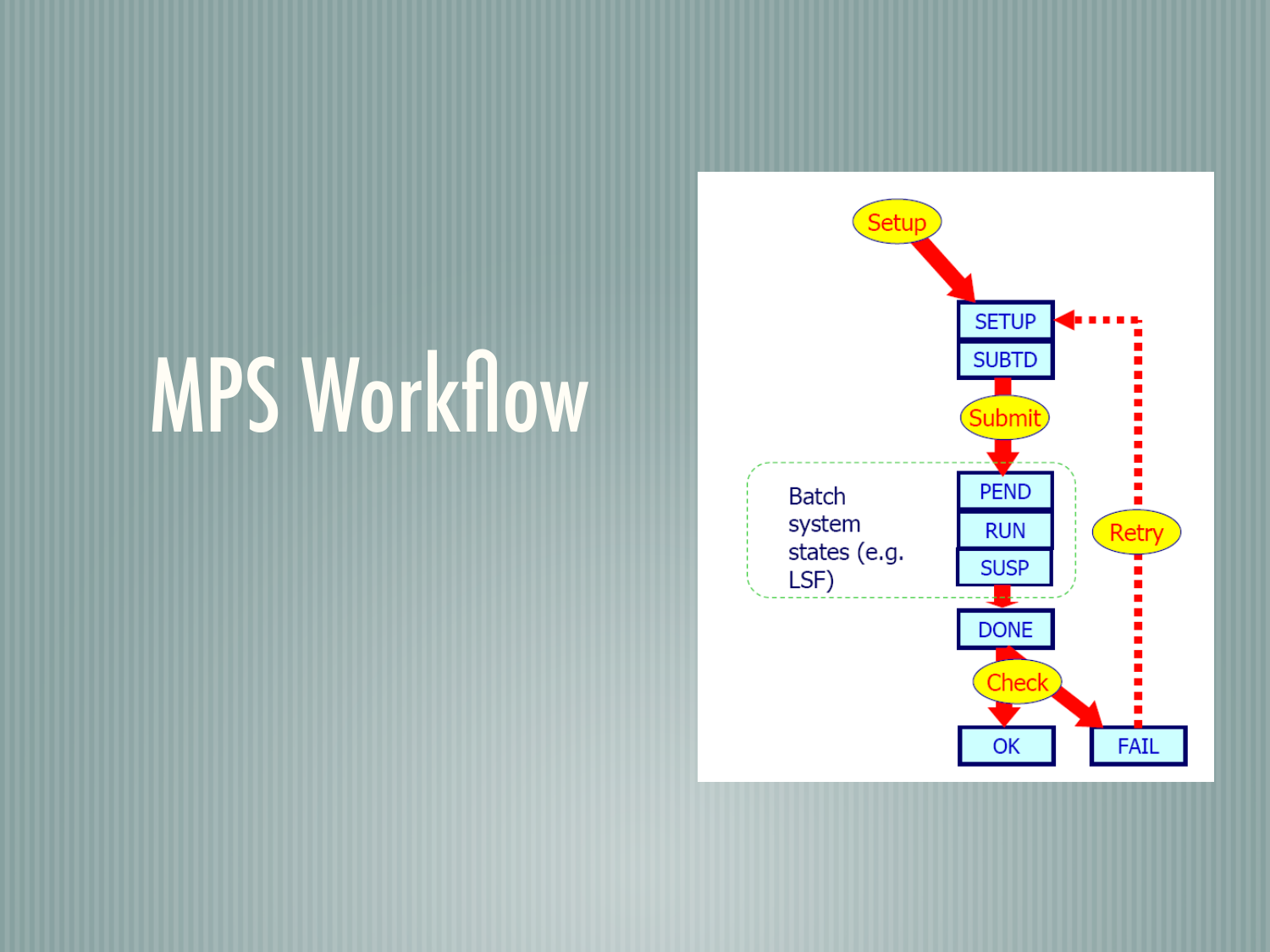**GUI** Development First GUI implement for mps\_setup.

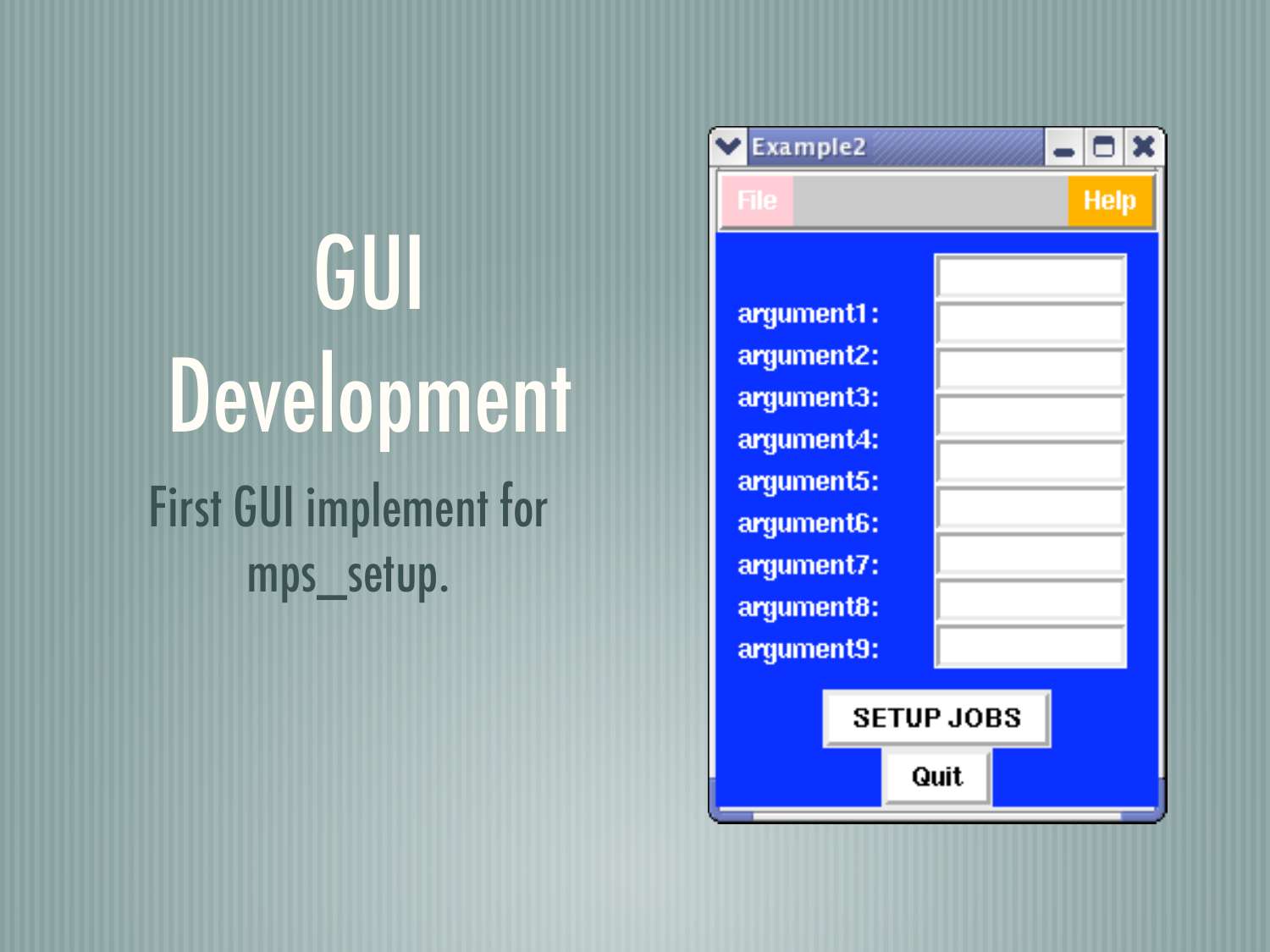#### GUI Development GUI skeleton produced by ZooZ

| $\blacktriangledown$ Project $1$ |                                     | $ \Box$ $\times$          |
|----------------------------------|-------------------------------------|---------------------------|
|                                  |                                     |                           |
|                                  | Millipede production enviroment GUI |                           |
| Path:                            |                                     | Setup a Pede job?         |
|                                  | <b>Browse</b>                       | Yes                       |
| Path to .cfg file:               |                                     | l≻ No                     |
|                                  | <b>Browse</b>                       | Number of jobs            |
| Path to data:                    |                                     |                           |
|                                  | <b>Browse</b>                       | Batch system queue/class: |
| Path to pedeScript:              |                                     |                           |
|                                  | <b>Browse</b>                       |                           |
| Path to castor directory:        |                                     |                           |
|                                  |                                     |                           |
| Jobname for batch system:        |                                     |                           |
|                                  |                                     |                           |
|                                  | Run                                 |                           |
|                                  |                                     |                           |
|                                  |                                     |                           |
|                                  |                                     |                           |
|                                  |                                     |                           |
|                                  |                                     |                           |
|                                  |                                     |                           |
|                                  |                                     |                           |
|                                  |                                     |                           |
|                                  |                                     |                           |
|                                  |                                     |                           |
|                                  |                                     |                           |
|                                  |                                     |                           |
|                                  |                                     |                           |
|                                  |                                     |                           |
|                                  |                                     |                           |
|                                  |                                     |                           |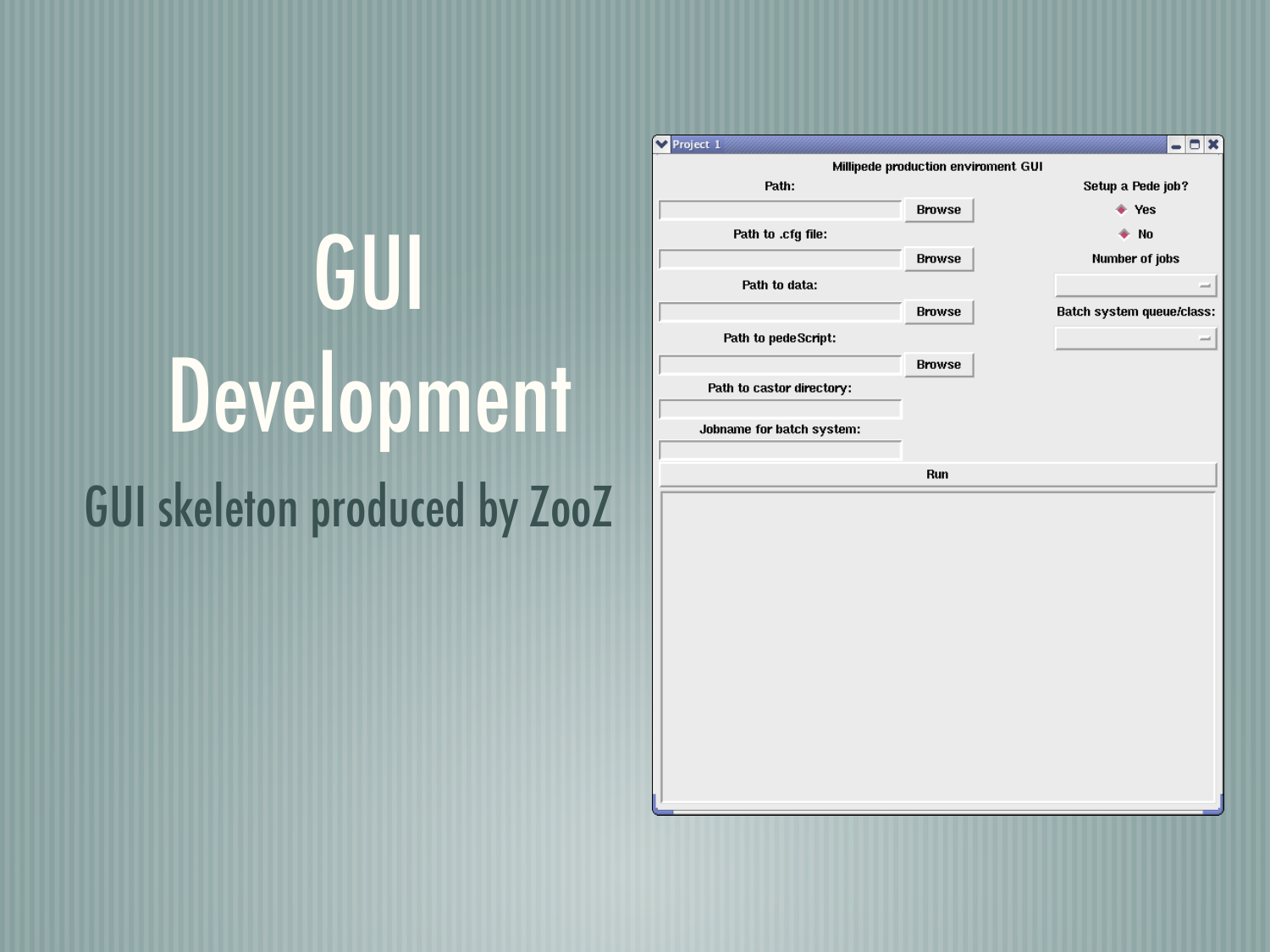#### **GUI** Development

MPS Setup Input (configuration files, input files, castor directory, system class, number of jobs.

| Mpedegui                                                                                                                                     |  |                               |                              |                                     |                     | $\Box$ $\times$                                                                  |
|----------------------------------------------------------------------------------------------------------------------------------------------|--|-------------------------------|------------------------------|-------------------------------------|---------------------|----------------------------------------------------------------------------------|
|                                                                                                                                              |  |                               |                              | Millipede production enviroment GUI |                     |                                                                                  |
| Path:                                                                                                                                        |  |                               |                              | Setup a Pede job?                   | mps fire parameters |                                                                                  |
|                                                                                                                                              |  | <b>Browse</b>                 |                              | <b>ves</b>                          |                     | nothing to merge                                                                 |
| Path to .cfg file:                                                                                                                           |  |                               |                              |                                     |                     | Set up additional Mille jobs? Numbers of jobs to merge:                          |
|                                                                                                                                              |  | <b>Browse</b>                 |                              | yes                                 | ī                   | l1                                                                               |
| Path to data:                                                                                                                                |  |                               |                              | Number of jobs:                     |                     | Run mps fire                                                                     |
|                                                                                                                                              |  | <b>Browse</b>                 |                              | 10                                  |                     |                                                                                  |
|                                                                                                                                              |  |                               |                              |                                     |                     |                                                                                  |
| Path to pedeScript:                                                                                                                          |  |                               | 10                           |                                     |                     | Job fetching                                                                     |
|                                                                                                                                              |  | <b>Browse</b>                 |                              | Batch system queue/class:           |                     | <b>Fetch jobs</b>                                                                |
| Path to castor directory:                                                                                                                    |  |                               |                              | 8 <sub>nm</sub>                     |                     |                                                                                  |
|                                                                                                                                              |  | 8nm                           |                              |                                     |                     |                                                                                  |
| Jobname for batch system:                                                                                                                    |  |                               |                              |                                     |                     |                                                                                  |
|                                                                                                                                              |  |                               |                              |                                     |                     |                                                                                  |
| Run mps setup                                                                                                                                |  |                               |                              | <b>Status of jobs</b>               |                     |                                                                                  |
|                                                                                                                                              |  |                               |                              |                                     |                     |                                                                                  |
| === mps database printout ===                                                                                                                |  |                               |                              |                                     |                     |                                                                                  |
|                                                                                                                                              |  |                               |                              |                                     |                     | Script /afs/cern.ch/user/s/sanchl/public/mpedequi/mpedequi.pl card /afs/cern.ch/ |
|                                                                                                                                              |  |                               |                              |                                     |                     | user/s/sanchl/public/mpedequi/perl tab.pl infi /afs/cern.ch/user/s/sanchl/public |
|                                                                                                                                              |  |                               |                              |                                     |                     | /mpedequi/mpedequi alpha.pl class 8nm files driver merqeScript mssDir update     |
| dir.                                                                                                                                         |  | jobid stat ntry rtime         |                              | nevt                                | time/evt            | remark                                                                           |
| job001 8540613 FAIL<br>job002 8550430 DONE                                                                                                   |  | 0<br>0                        | 0.<br>0                      | 0<br>$\mathbf{0}$                   | 0.000<br>0.000      |                                                                                  |
| job003 8550448 DONE                                                                                                                          |  | 0                             | 0                            | 0                                   | 0.000               |                                                                                  |
| job004 8555409 DONE                                                                                                                          |  | 0                             | 0                            | $\overline{0}$                      | 0.000               |                                                                                  |
| job005 0000000 SETUP                                                                                                                         |  | $\overline{0}$                | $\overline{0}$               | 0                                   | 0.000               |                                                                                  |
| 10b006 0000000 SETUP<br>$7$ ob007 0000000 SETUP                                                                                              |  | 0<br>0                        | $\theta$<br>$\boldsymbol{0}$ | $\overline{0}$<br>0                 | 0.000<br>0.000      |                                                                                  |
| 003<br>004<br>005<br>006<br>10b008 0000000 SETUP<br>008                                                                                      |  | 0                             | $\overline{0}$               | 0                                   | 0.000               |                                                                                  |
| $7$ ob009 00000000 SETUP                                                                                                                     |  | 0                             | $\overline{0}$               | 0                                   | 0.000               |                                                                                  |
| 009<br>job010 00000000 SETUP                                                                                                                 |  | 0                             | $\Omega$                     | n                                   | 0.000               |                                                                                  |
| mps database schema 3.0 R. Mankel 2-Aug-2007<br>Time Mon Sep $8\sqrt{22.08}$ :29 CEST 2008 elapsed 273301<br>###<br>001<br>002<br>007<br>010 |  | Event total:                  |                              | 0                                   |                     |                                                                                  |
|                                                                                                                                              |  | CPU total:<br>Mean CPU/event: |                              | 0.0 s<br>0.000 s                    |                     |                                                                                  |
|                                                                                                                                              |  |                               |                              |                                     |                     |                                                                                  |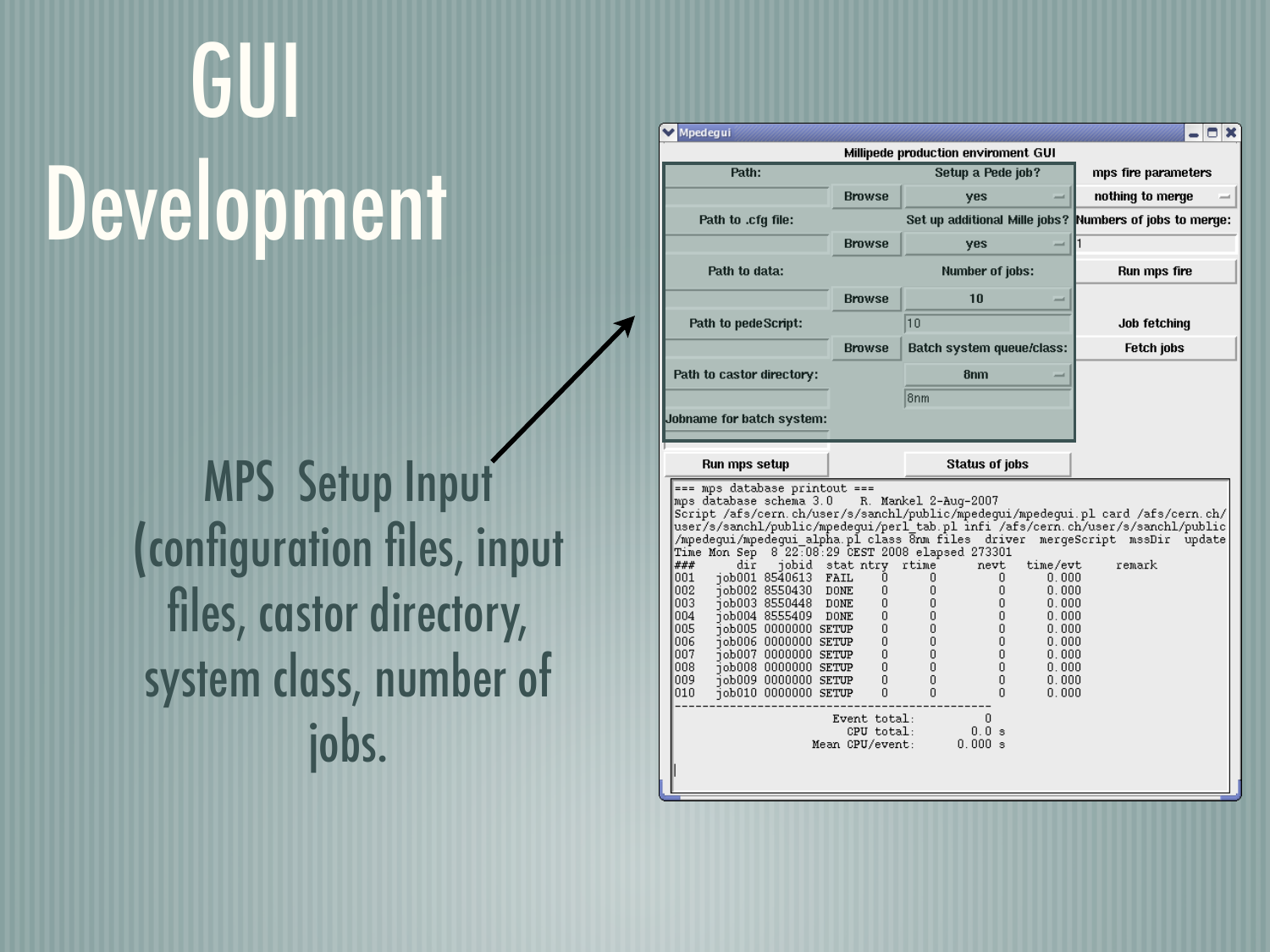#### **GUI** elopment

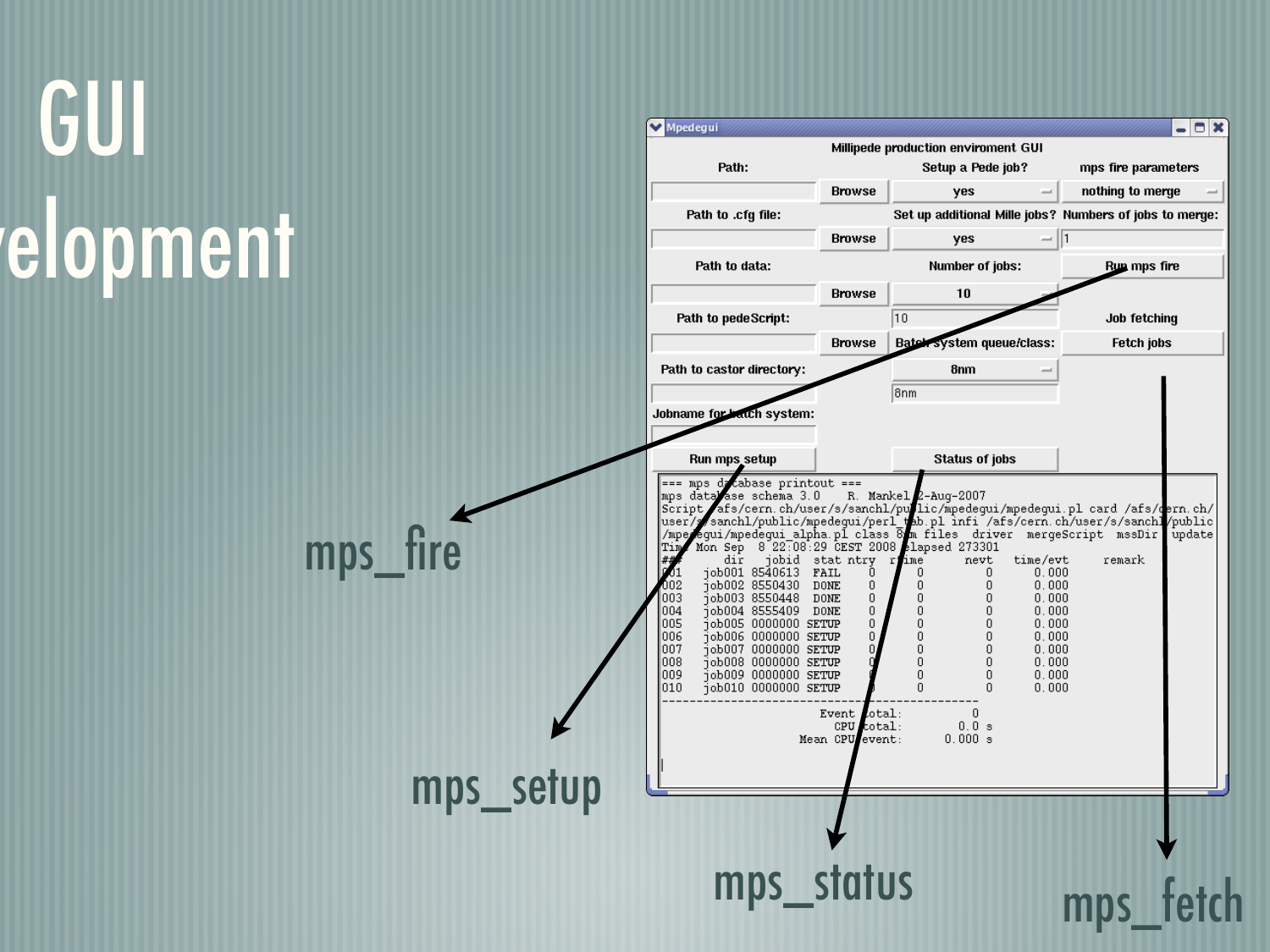#### **GUI** Development

Output read-only window. The output of all commands is displayed to the user as soon as the command is executed.

| $\mathbf{\nabla}$ Mpedequi                                                                                                                                                                                                             |                                         |                                                                                                                                                                                                                                                                                      | ×<br>5181                                               |
|----------------------------------------------------------------------------------------------------------------------------------------------------------------------------------------------------------------------------------------|-----------------------------------------|--------------------------------------------------------------------------------------------------------------------------------------------------------------------------------------------------------------------------------------------------------------------------------------|---------------------------------------------------------|
|                                                                                                                                                                                                                                        |                                         | Millipede production enviroment GUI                                                                                                                                                                                                                                                  |                                                         |
| Path:                                                                                                                                                                                                                                  |                                         | Setup a Pede job?                                                                                                                                                                                                                                                                    | mps fire parameters                                     |
|                                                                                                                                                                                                                                        | <b>Browse</b>                           | yes                                                                                                                                                                                                                                                                                  | nothing to merge                                        |
| Path to .cfg file:                                                                                                                                                                                                                     |                                         |                                                                                                                                                                                                                                                                                      | Set up additional Mille jobs? Numbers of jobs to merge: |
|                                                                                                                                                                                                                                        | <b>Browse</b>                           |                                                                                                                                                                                                                                                                                      | 11                                                      |
|                                                                                                                                                                                                                                        |                                         | yes                                                                                                                                                                                                                                                                                  |                                                         |
| Path to data:                                                                                                                                                                                                                          |                                         | Number of jobs:                                                                                                                                                                                                                                                                      | Run mps fire                                            |
|                                                                                                                                                                                                                                        | <b>Browse</b>                           | 10                                                                                                                                                                                                                                                                                   |                                                         |
| Path to pedeScript:                                                                                                                                                                                                                    |                                         | 10                                                                                                                                                                                                                                                                                   | <b>Job fetching</b>                                     |
|                                                                                                                                                                                                                                        | <b>Browse</b>                           | Batch system queue/class:                                                                                                                                                                                                                                                            | <b>Fetch jobs</b>                                       |
| Path to castor directory:                                                                                                                                                                                                              |                                         | 8nm                                                                                                                                                                                                                                                                                  |                                                         |
|                                                                                                                                                                                                                                        |                                         | 8nm                                                                                                                                                                                                                                                                                  |                                                         |
| Jobname for batch system:                                                                                                                                                                                                              |                                         |                                                                                                                                                                                                                                                                                      |                                                         |
|                                                                                                                                                                                                                                        |                                         |                                                                                                                                                                                                                                                                                      |                                                         |
| Run mps setup                                                                                                                                                                                                                          |                                         | <b>Status of jobs</b>                                                                                                                                                                                                                                                                |                                                         |
| === mps database printout ===<br>mps database schema 3.0    R. Mankel 2-Aug-2007<br>Time Mon Sep $8\sqrt{22\cdot 08\cdot 29}$ CEST 2008 elapsed 273301<br>dir.<br>###<br>iob001 8540613<br>001<br>002<br>job002 8550430<br><b>DONE</b> | jobid stat ntry rtime<br>FAIL<br>0<br>0 | Script /afs/cern.ch/user/s/sanchl/public/mpedegui/mpedegui.pl card /afs/cern.ch/<br>user/s/sanchl/public/mpedequi/perl_tab.pl_infi_/afs/cern.ch/user/s/sanchl/public<br>/mpedegui/mpedegui_alpha.pl class 8nm files driver mergeScript mssDir<br>time/evt<br>nevt<br>0,000<br>0<br>0 | update<br>remark                                        |